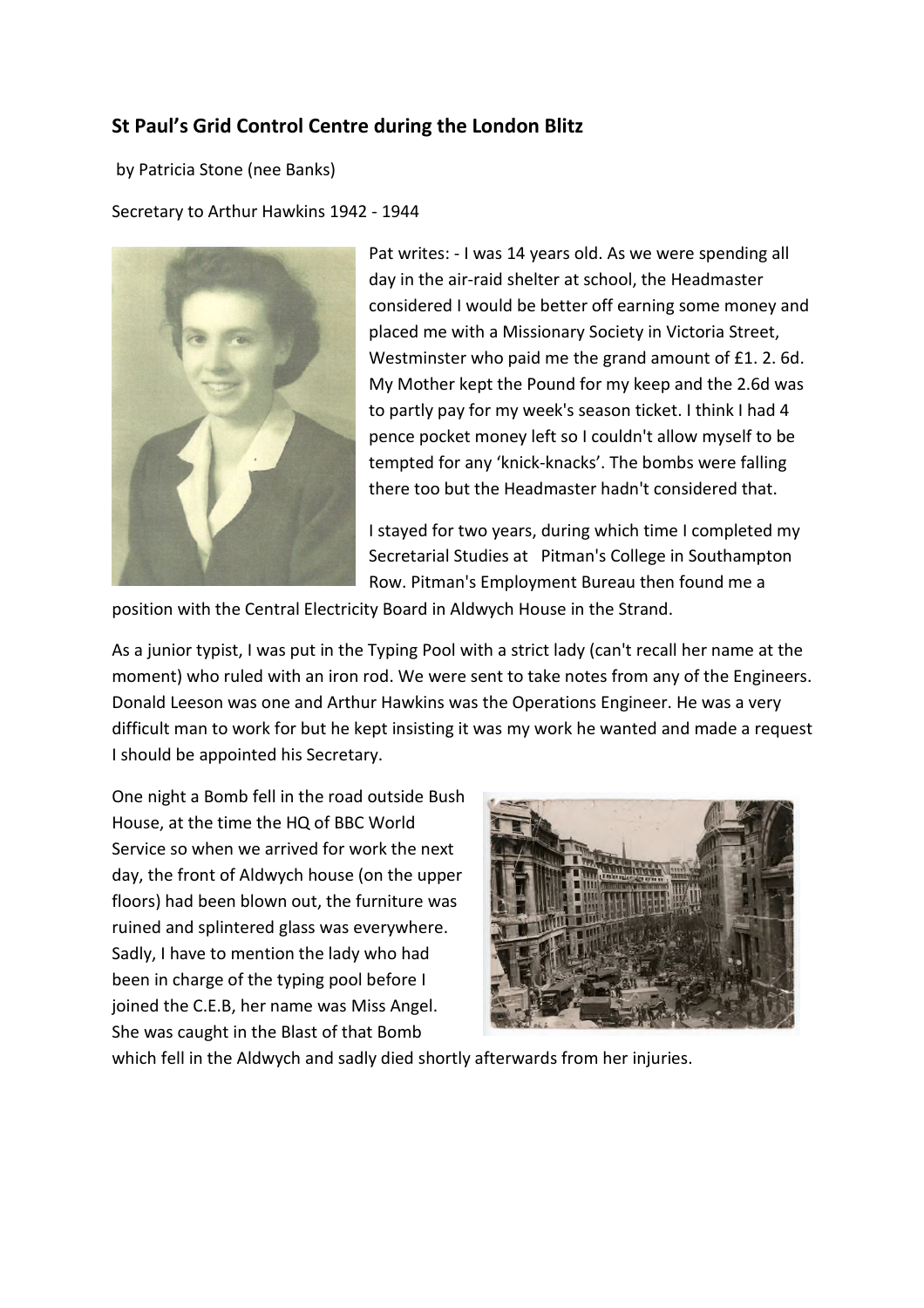Work had to go on so everyone was transferred to a make-do typing pool on the ground floor of the Bombed out old St. Paul's Station. We were positioned near the top of two lift shafts one contained (so I was told) a 16' Bomb Block, below which housed National Control and Thames Area Control.

Adjacent was a smaller shaft with a circular staircase which provided access to the Control block and the offshoots to offices for the Engineers, the canteen and the washrooms and toilets. At the very bottom of the long stair case was a door we were never allowed through but I did get a glimpse into it a few times where Engineers were sitting viewing a huge circular wall screen which was the very beginning of the National Grid Control. I was only ever down there to get to the teleprinters in the outer room. I remember seeing one of the men with a "Flying Officer Kite Moustache" I saw him again one day outside a block of luxury flats at East Sheen when I



was visiting my Sister who lived in a house a couple of streets away. He was treated like a God at St Pauls. He never acknowledged that we were there. How days have changed.

As I've mentioned, the typing pool was on the ground floor but there was no heating, or not much. The place was draughty and lofty. The couple of small electric fires made no impression. An old carpet had been put on the cement floor. We would work in our coats and put hot water bottles in holdalls for our feet. We were a happy bunch and I don't remember anyone complaining.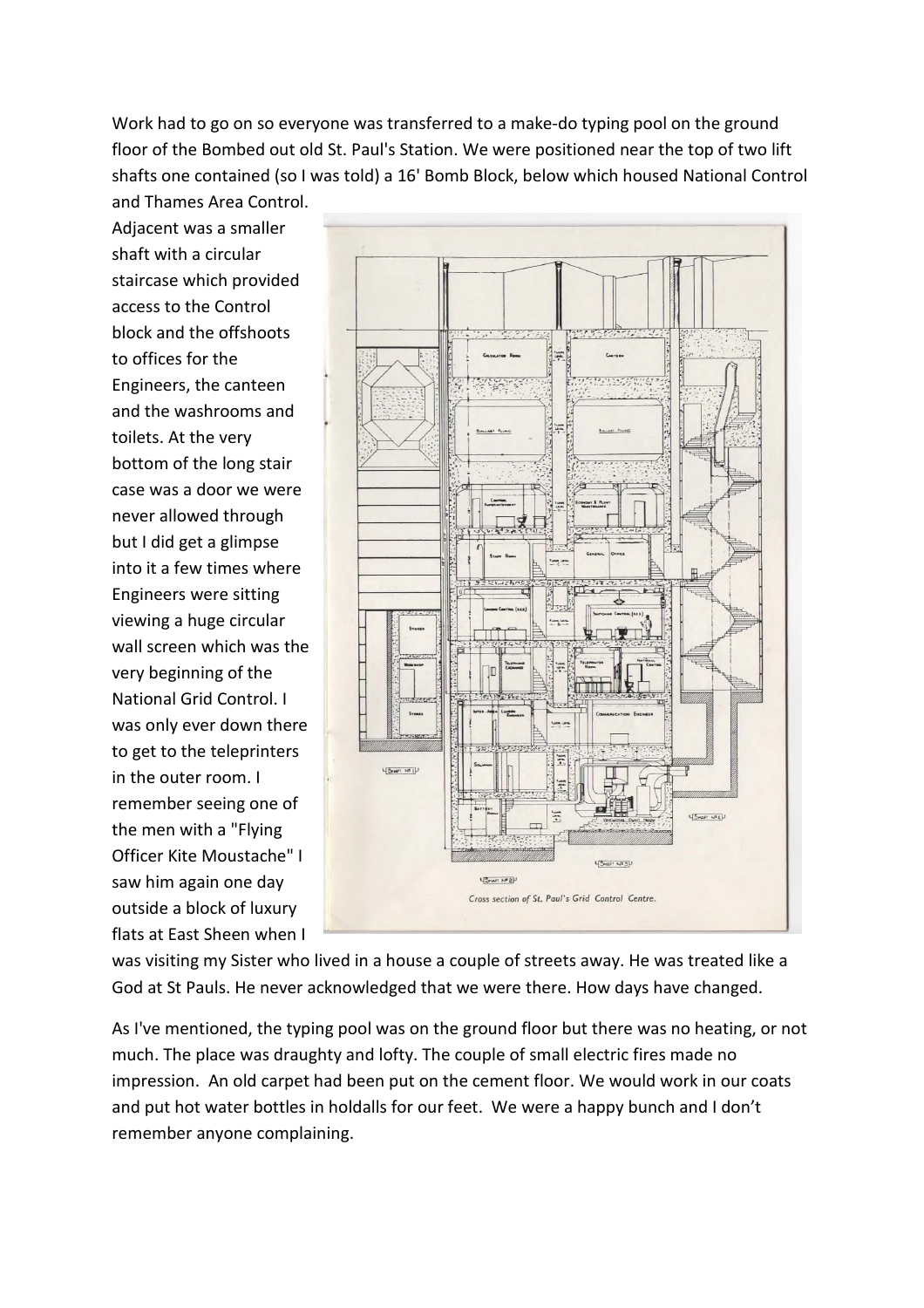Yes, Arthur Hawkins did work here. I got a call from him to go down with my notebook and he would dictate for a couple of hours at a time. All very technical but I loved it. The job I did was not like doing the weekly fuel figures. I had 2 typewriters, one normal size and one had a Brief Carriage. Columns and columns of figures which had to be typed onto a wax stencil and printed off on large Gestetner (duplicating) machine. How things have changed. My Shorthand speeds were 200 w.p.m. and I certainly had plenty of practice.



At the top of the small shaft where the steps appear, I used to run down to floor level C where I walked along to one or other of the offshoots which were used by the Engineers, so this I think was where the typing pool was as there was a staircase in the corner which we had to rush down when the sirens sounded.



The walls were bare brick and a large junction box was at the top of one of them. The reason I remember that is because one day there was some sort of lighting failure and, as Arthur Hawkins was the only Engineer present at the time, he was called to fix it. I shall never forget it. He climbed a long ladder, opened the box and started prodding around with his lead pencil! There were plenty of sparks and he nearly fell off. He was the most highly qualified Engineer at the organisation and should have known better.



When the sirens sounded we had to leave everything and rush down below to be safe. We were told not to discuss anything with anyone in the street, it must have looked very odd when we arrived for work, walking across rubble and disappearing behind a shattered wall. Once or twice I had to stay there for the night as the bombing was far too severe above us to get out which worried my poor parents to death as there were no telephones

then to keep in touch. I was actually safer than they were sitting in their Anderson Shelter.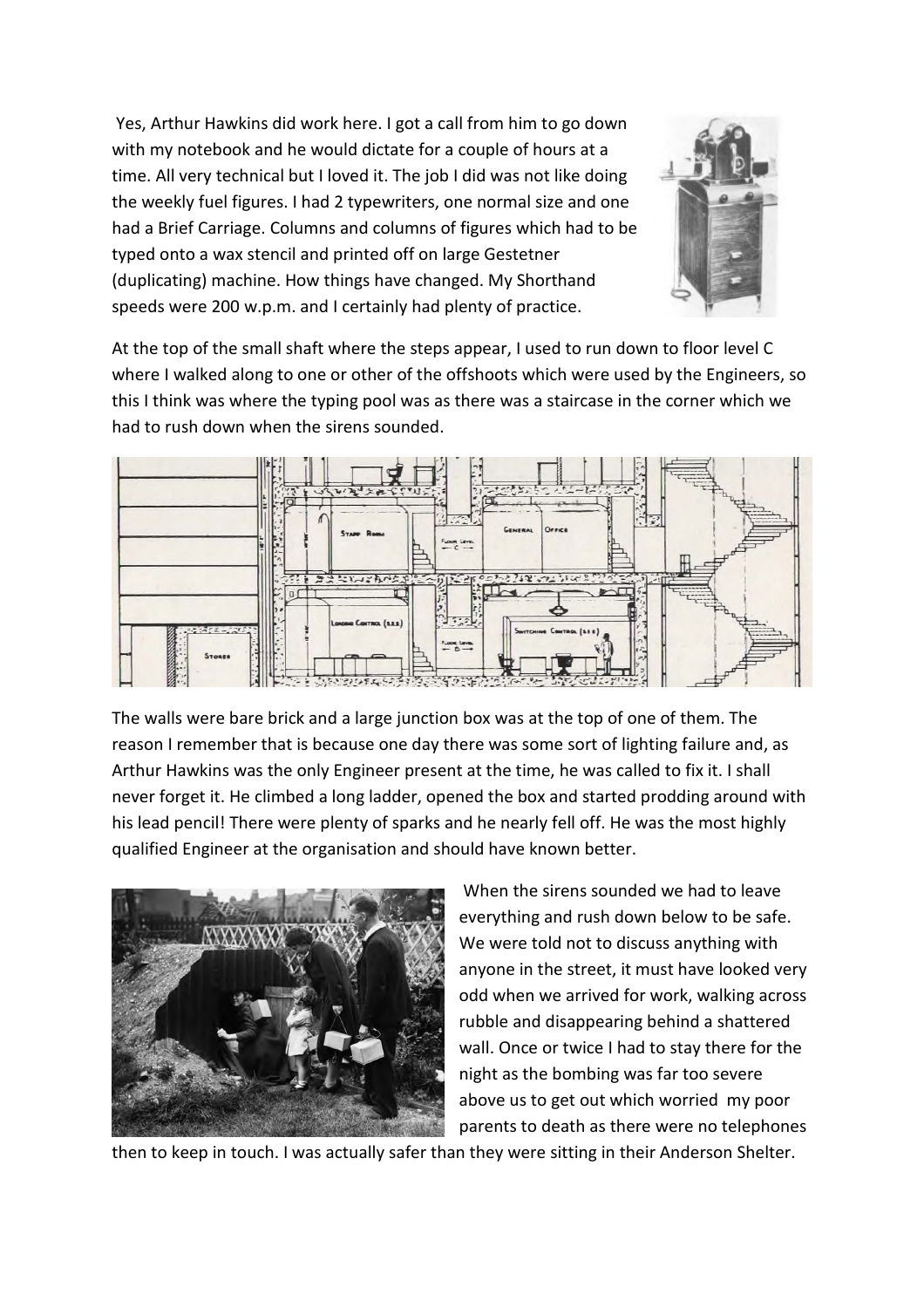We were very fortunate to have a canteen down below and a wonderful lady who must have been a magician to produce all the meals she did. The food was strictly rationed for everyone. Canteens did get an allowance but very little. I can still visualise the apple rings strung up across the ceiling for them to dry, she made the most delicious apple pies. Bread wasn't rationed and that lady concocted all sorts of fillings. A true magician.

Mr. Hawkins was in the habit of bringing his little son (Andrew) in on a Saturday Morning and leave him with me to entertain with things on the typewriter. He was about 4 years old I think and had lovely blue eyes.

Mr. Hawkins moved around a lot but I still did his work. Sometimes I had to go down to Horsley Towers at East Horsley, where there were wooden huts in the grounds of that fabulous building with all sorts of people from different departments. I always found accommodation in the Towers itself. Whilst working here I remember witnessing some pretty horrific actions from some Engineers in the temporary wooden huts. Wires were loose everywhere in the typing room and needed to be sorted out. One chap CUT THE WIRE WITH A PAIR OF SCISSORS! He was thrown across the room and a lump was burned from the scissors.



I can't remember how long it was before Aldwych House was rebuilt and made sufficiently safe for

us to move back. However, it was quite common to have a visit from young men in uniform to Aldwych House. These were members of Staff who had volunteered to fight for their Country. Of course, there was always a welcome for them.

One in particular, was in R.A.F. uniform my eyes alighted on! Some many months later, he appeared again to pay our wages. He had been demobbed and re-joined the Accounts Department. He had access to all my personal details then and could see where I lived. He made a point of saying we didn't live far apart. I was one side of the Thames in Fulham and he was the other side in Roehampton. He said he was having to settle down to his Studies again which had been interrupted by 4-5 years in Bomber Command. He and his Crew flew one of the few Lancaster's to come through to the end. He suffered repercussions from that experience for the rest of his life. Nevertheless, he got down to hard studying and after nearly 5 years, became a fully qualified accountant.

During those years we saw each other occasionally on the tube train going home but one night he stopped and invited me to a Concert at the Wigmore Hall. He had possession of 2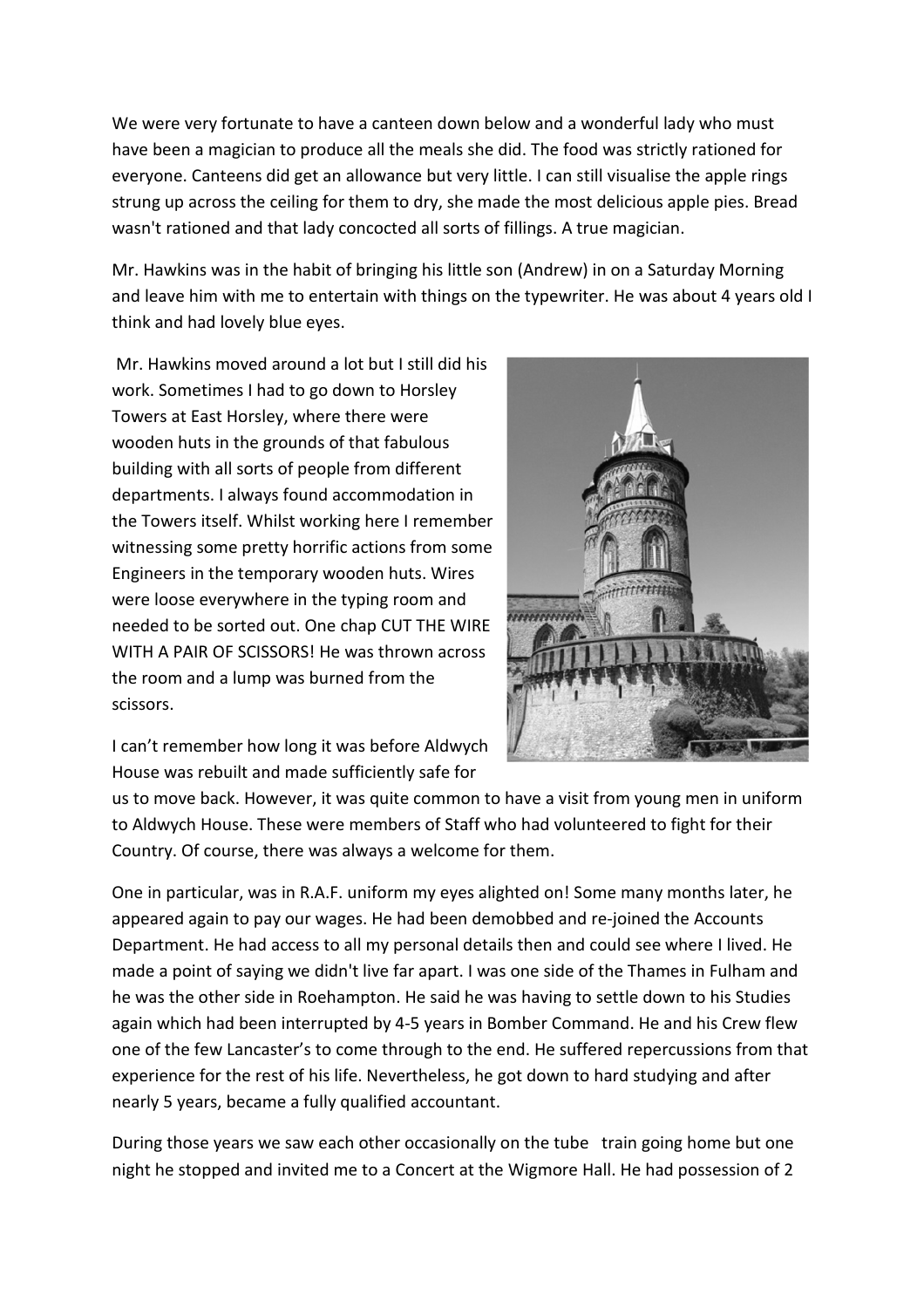free tickets. We had very little money to pay for anything. After a short time, we got engaged and married on the 6th September, 1952. So, my name then changed from Banks to Mr and Mrs Dudley STONE and he applied for positions abroad. The next stop was Nigeria for us —for nine years, then Sierra Leone, South Africa, Rhodesia, Zambia and finally Kenya. In the middle of all that, we were in the West Indies.

Some years later when we were home on leave from somewhere or other, he had business to do in Cheltenham. Never being one to sit and twiddle my fingers, I saw they were advertising for Temps at the C.E.G.B. I mentioned to the fellow I'd been sent to work for that I used to work for Arthur Hawkins at the C.E.B. He looked aghast and said: - "didn't you know, he has been appointed Chairman of the C.E.G.B. and is now SIR ARTHUR HAWKINS. As it happens he is visiting here tomorrow.'

When A.H. arrived, he was approached by one of the men who led him to me. I've never seen him looked so shocked and he not only kissed me but then took me out to lunch so we could catch up and ordered the poor chap I was supposed to be working for as a temp that I wouldn't be back that day.! Coincidences, coincidences.

I read in the Obituaries Column that Sir Arthur died 13th January 1999 and is survived by his Son, Andrew (with the lovely blue eyes) and his daughter Anne.

I changed my job and so had Dudley but that wasn't the end of the Electrical Connection as his brother had a Son, Ronald, who was close to Dudley, and the family all knew about the Control Room, Horsley Towers, etc. which was near to them as they lived in Guildford. Years went by, Ron grew up and the next I heard he was the Grid's Head of Employee Communications, after a career in Industrial Relations. I asked him if he had ever spoken to

anyone who knew of the St. Paul's Control Room. He hadn't but suggested I wrote to the then Chief Executive, Steve Holliday.

Ron came to see me recently and stayed. His Sister joined us the next day together with my



Son and we all went out to lunch and had a party in my flat afterwards together with one other person. This whole story is one of coincidences as I only moved back to Tunbridge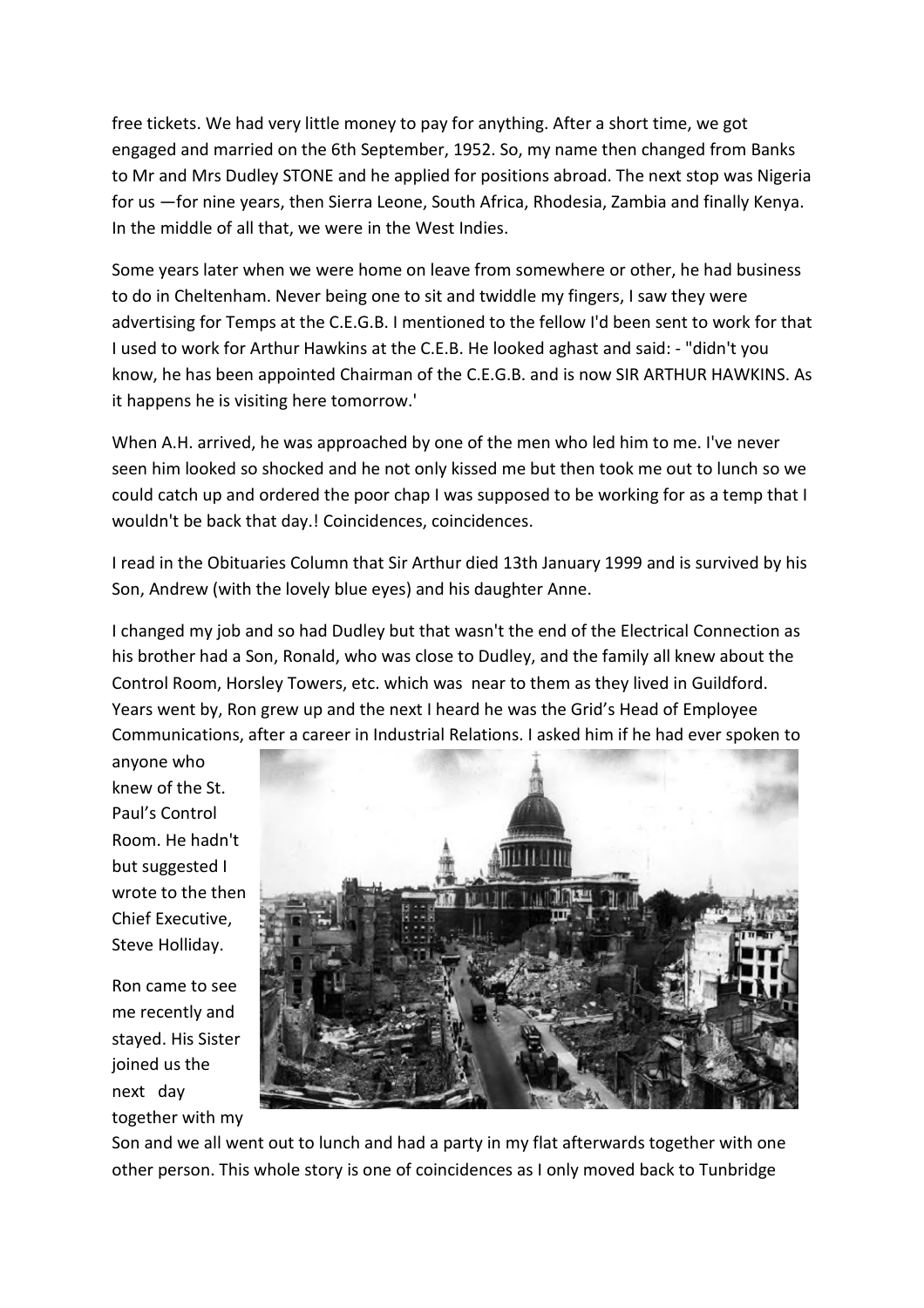Wells at the end of 2013. We had been living in retirement in Norfolk. My next-door neighbour, Kathy Allen, happened to mention once something about her job in the Electrical Industry. She actually worked for Ron!! You can imagine the Reunion that tea party was. I have pictures of all these occasions and could let you have them if necessary. Ron had brought me a copy of the Pensioner's Newsletter, because of the article "Down the Hole"

I've wondered so many times through the years about that building and the fact that it has been found, or what is left of it, was wonderful news. I only wish I could see it too.

The names I do remember of those days were Elsie Darlington (another Secretary) and her Husband Charles who was in Accounts too I believe. John Waite, the Manager and his Secretary Miss Squires. Agnes Stiff who became in charge of the typing pool who lived up to her name and hated me as I was firmly fixed with Arthur Hawkins. Edna and Joan Mountain, sisters who lived in the real East End of London. They had 6 brothers, all in the Services. Joan was a year or so older than me and transferred to work for the Manager of Bankside Power Station. They also had a Canteen and I visited there for lunch on many occasions. I felt so sad when I heard it had been turned into an Art Gallery.



I do hope there is something which depicts it's real and original use throughout those dreadful days. Joan eventually joined the Land Army. It would be wonderful if some could